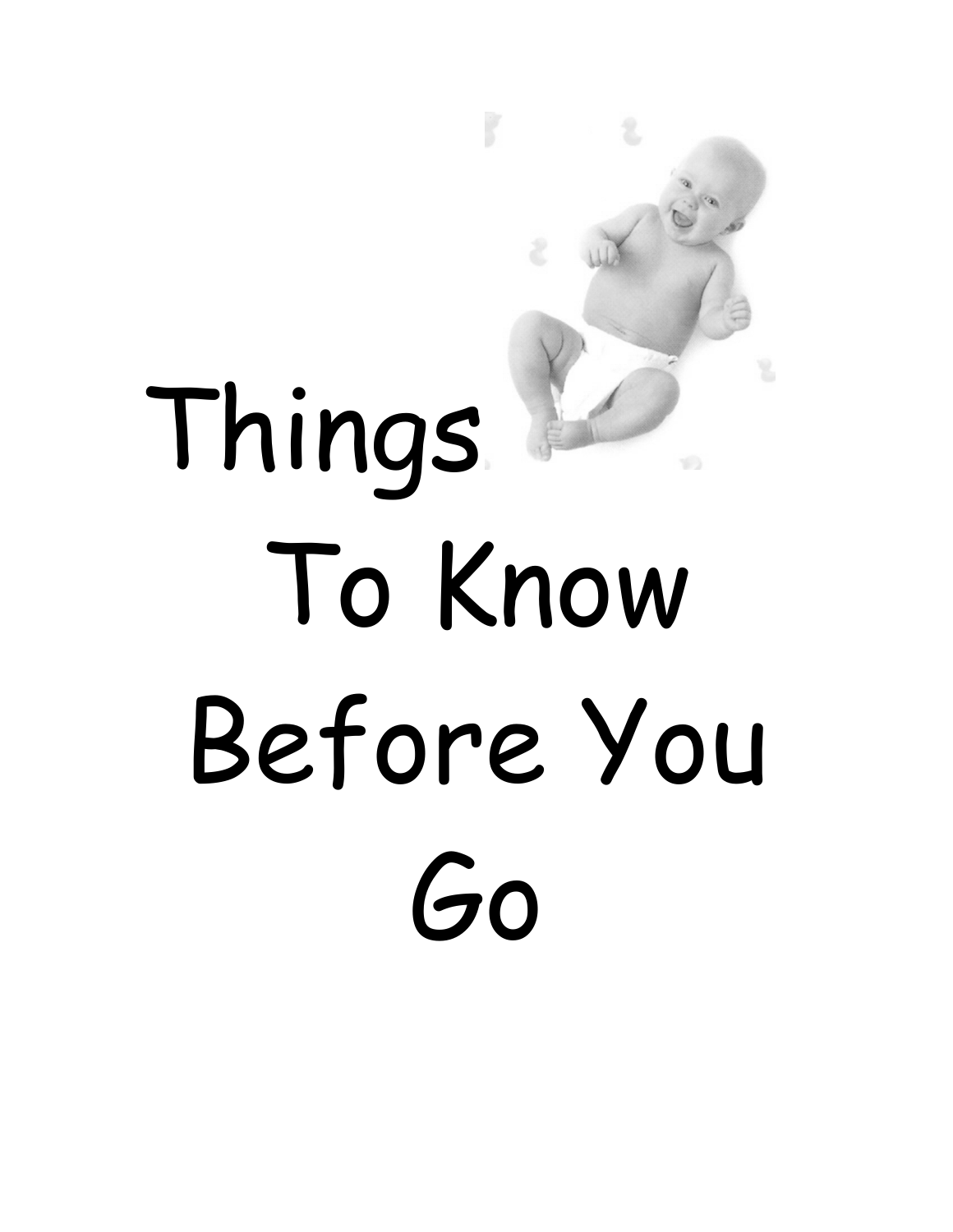## **MUSCLE DEVELOPMENT AND MUSCULAR CONTROL**

#### *What activities can I do to help normal development of muscle control in my baby?*

Listed below are things you can do with your baby at different ages. Age is determined by correcting for the weeks of prematurity. For example, if your baby was born two months early, activities listed at two months would be expected at four months. Another way to adjust is by using your baby's due date, not the actual date of birth.

## • Age 0-2 MONTHS

To help develop head control, hold your baby at your shoulder.

- Hold your baby high enough so that the baby can look around.
- Let your baby raise his head, but keep a hand near to support if necessary.

When baby is awake, give him tummy time. This helps strengthen neck and shoulder muscles. This should be done on a flat surface such as the floor or a mattress.

- Place baby on tummy with the arms forward and elbows in line with the shoulders.
- Place a toy 6-8 inches in front of the baby, or place your baby in front of a mirror.
- At first your baby will tire easily; gradually increase tummy time.
- Hold your baby on his tummy while on your lap.
- Age 1-4 MONTHS

Bring your baby's hands together near the face and chest. This helps prepare your baby for reaching and exploring his hands.

- Position your baby with the arms forward when cradled or when in an infant seat.
- Place your finger in each of his hands when playing.
- Encourage your baby to bring his hands together to explore a toy, bottle, or your face.
- Put a toy with texture on your baby's chest.
- Provide some side-lying with your baby's hands together.

At first your baby will close a hand. As this reflex goes away, your baby will reach to grab things. Encourage your baby to grasp toys and other objects.

- Hold out things such as fingers, rattles, teething toys.
- Give your baby a toy during diaper changes.
- Help your baby practice holding on to things one hand at a time. At first, your baby will drop toys even if he/she is still interested in them.
- If your baby has trouble letting go, gently stroke the back of the hand from wrist to fingers, or bend the wrist forward a little to encourage letting go.

Help your baby learn to roll from tummy to back. With your baby laying on his stomach, get his attention by holding a toy in front of him/her. Slowly move the toy toward the side and back. As your baby moves to see the toy, he will start to roll. (continued)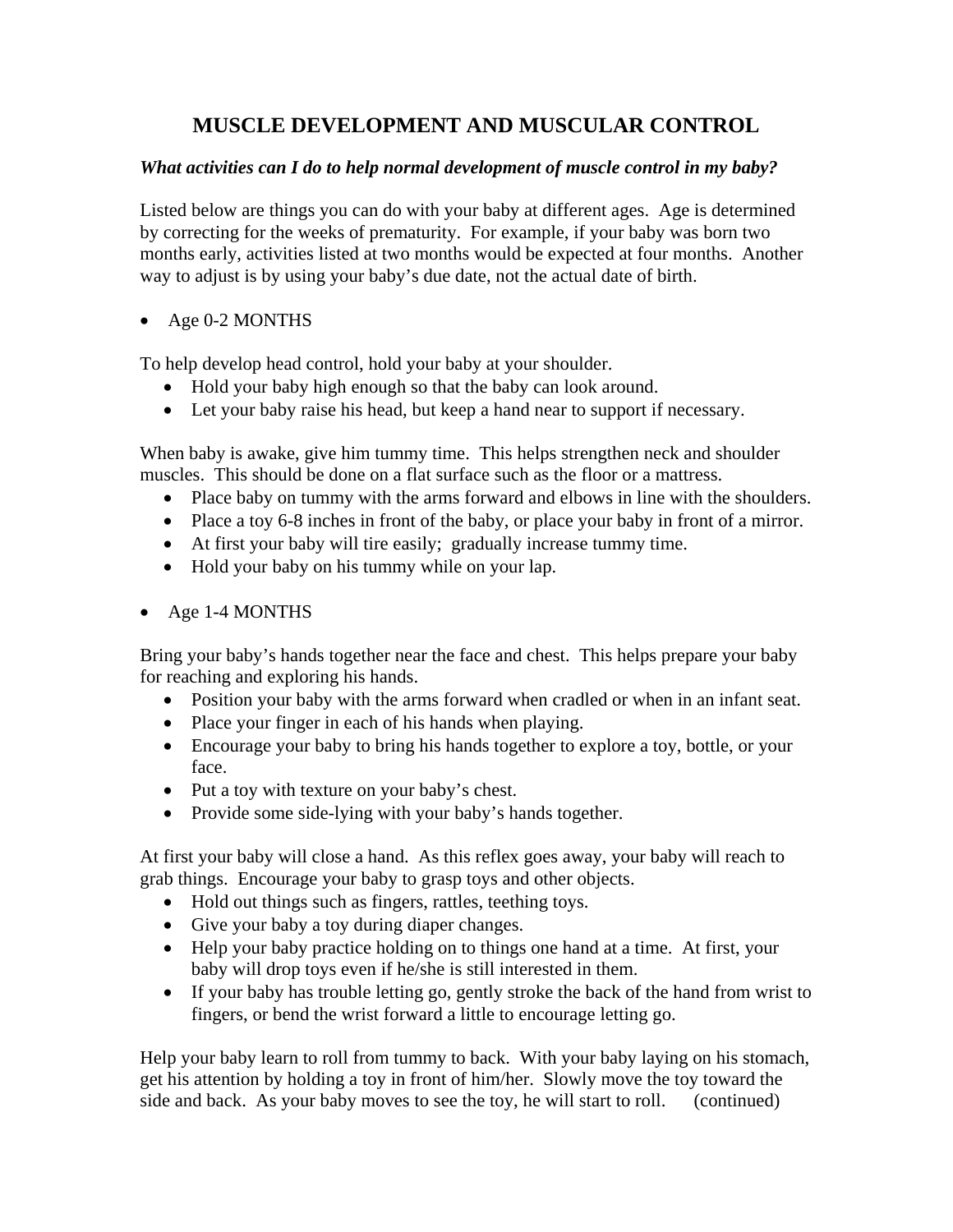## • Age 4-6 MONTHS

Help your baby explore his feet.

- Play with your baby's feet, kiss them, move them, and play games with them.
- Encourage your baby to find his feet with his hands.
- Help your baby explore his toes with his lips and mouth..

#### *What things should I avoid during early development?*

- Walkers they are unsafe
- Doing activities too long or when your baby is tired. If your baby arches or fusses, it is time to stop.
- Standing on his legs before he is ready.

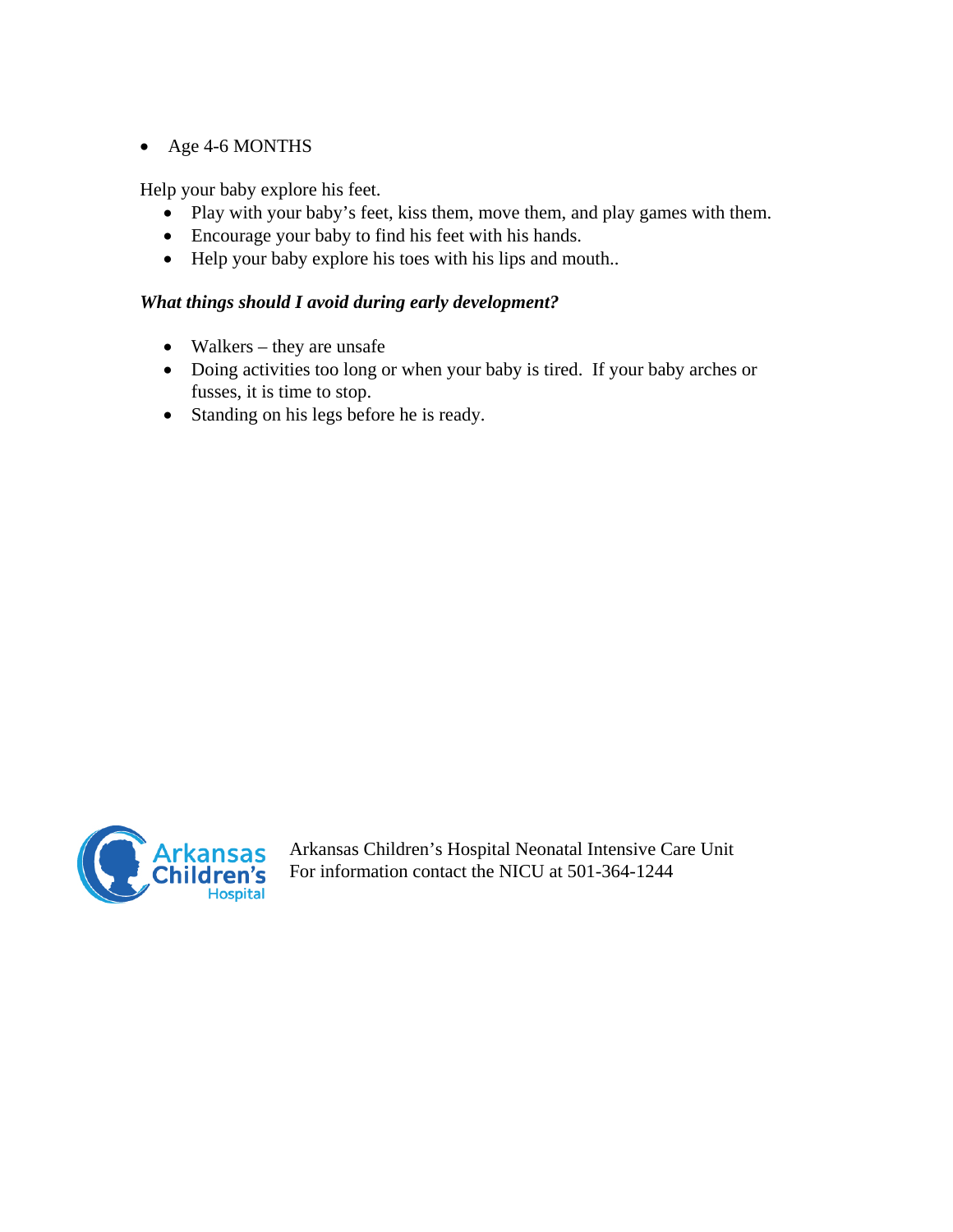# **YOUR BABY'S DIAPERS**

- Babies wet their diapers almost hourly. However, most of the time they are changed around feeding times, when they wake in the morning, and when you put them down at night.
- Your baby's diaper should be very wet 6-8 times in 24 hours.
- If the urine is dark and your baby has not wet his diaper 6-8 times a day, he may not be getting enough formula or breast milk. **CALL THE DOCTOR**. Babies become dehydrated (lose water and fluid) quickly. Babies who are sick do not eat well, and do not wet as often.
- Some babies have a bowel movement (BM) with every feeding; others may have a BM every day or two. Do not worry about the time between BMs unless the stool is like small, hard pebbles.
- It is normal for babies to grunt, strain, and turn red when having a BM. This does not mean that he is constipated!
- If your baby does not have a stool very often, but is eating well and does not seem uncomfortable, do not worry.
- If your baby is constipated, the stools will be like little rocks. If the problem continues for several days or if your baby cries for a long time when having a BM, call your doctor.
- **REMEMBER**, check with your baby's doctor before giving your baby any treatment for constipation.

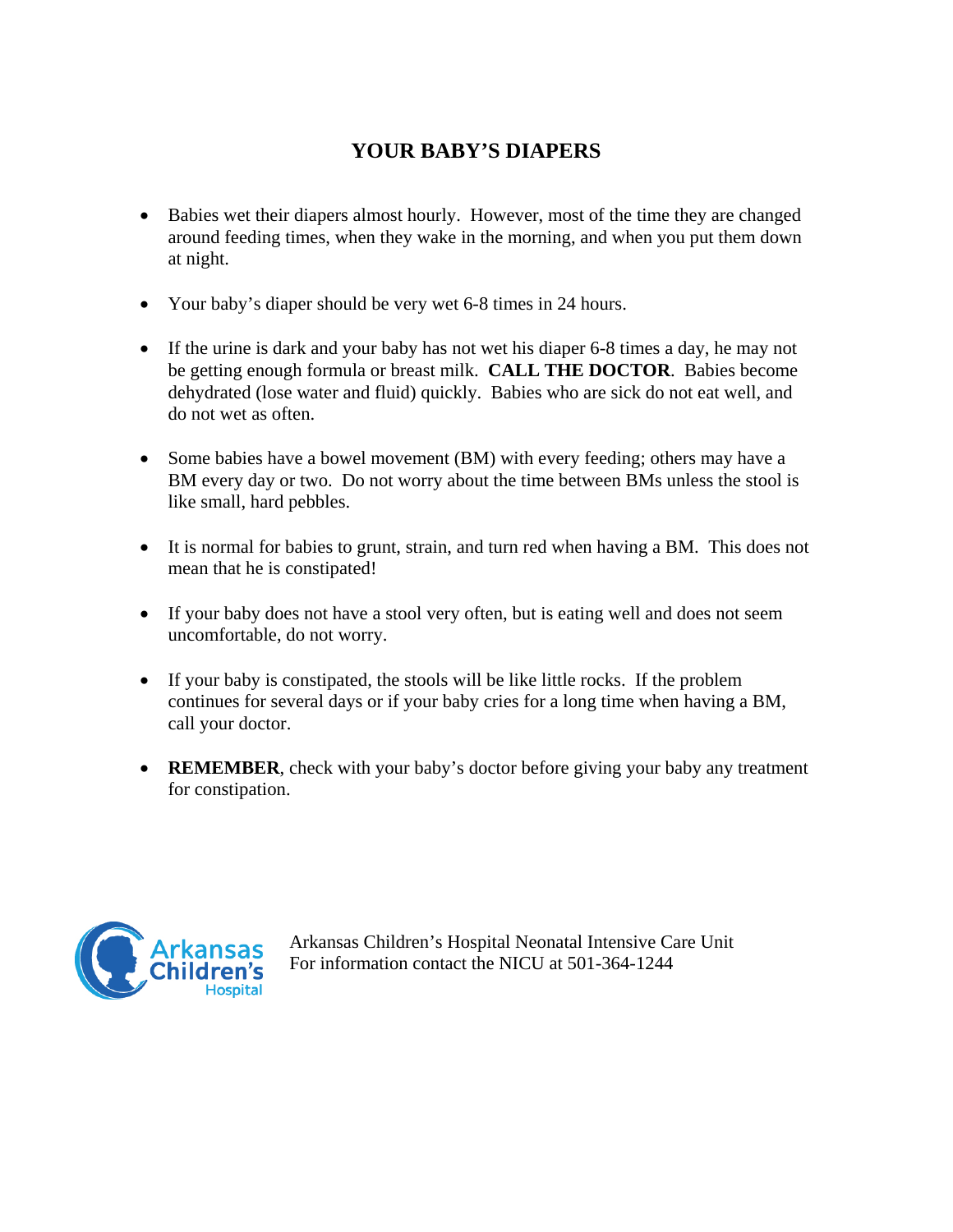# **VISITORS AFTER YOU TAKE YOUR BABY HOME**

Many friends and relatives will want to visit you when your baby is finally home. They will want to see and hold your baby. Your friends and relatives are well-meaning, but they may bombard you and your baby with too much help.

- Ask friends and relatives with any signs of illness or with any illness in their families not to visit.
- All visitors should wash their hands.
- Ask visitors to look, but not touch, wake, or handle your sleeping baby.
- Only the parents and immediate family (or very close friends) should handle your baby for the first few weeks at home.
- Being handled by a lot of people may upset your baby's feeding and sleeping schedule—especially after everyone has gone home. Your baby may become fussy after being handled a lot or passed between different people.
- Use the statement "The doctors said that only a few people should handle my baby for the first month at home". By using this statement, you will not look overprotective or feel like the "bad guy" for trying to protect your baby's health.

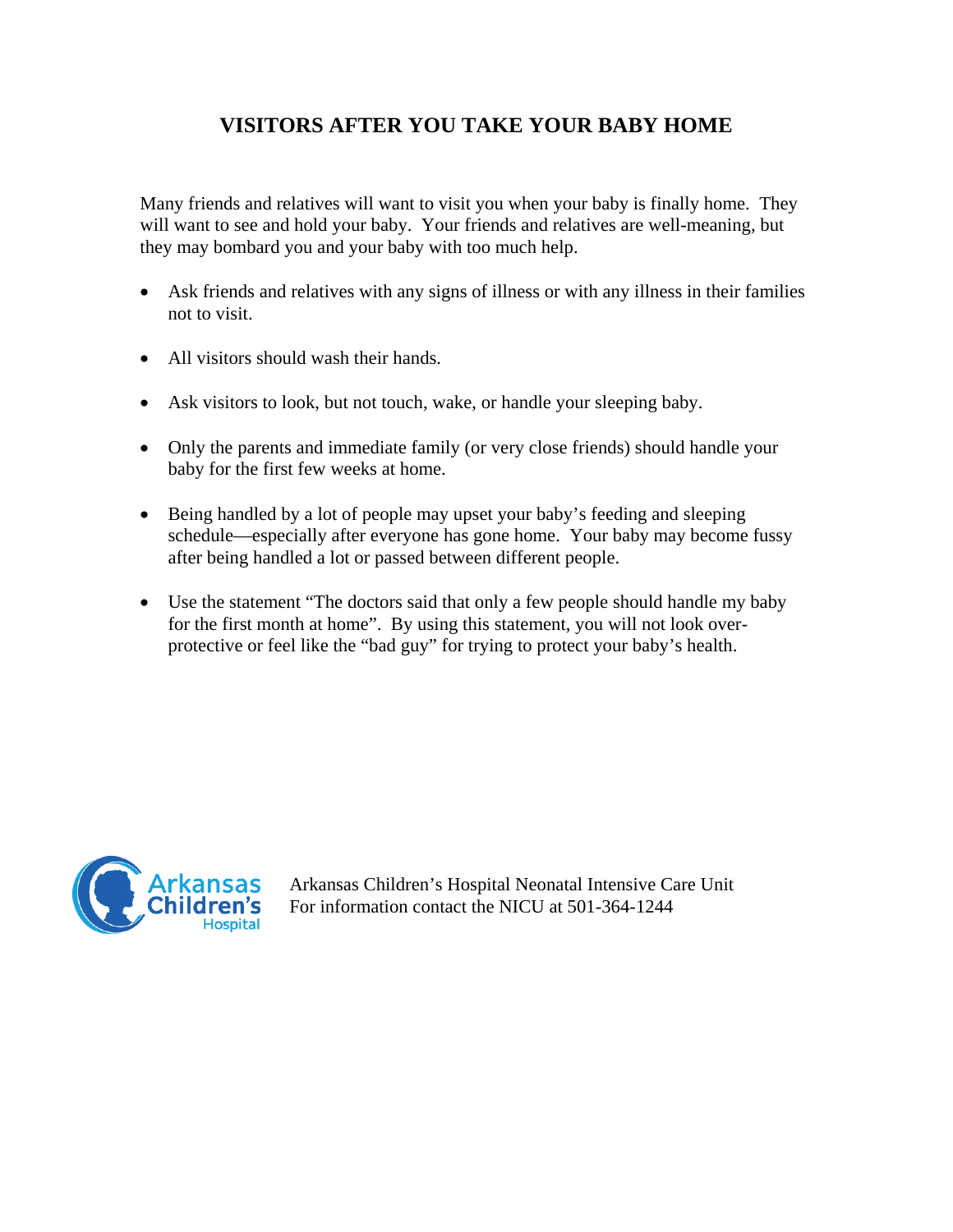# **TRANSITION TO THE HOME ENVIRONMENT**

#### *How do I know if my baby is getting enough sleep?*

Premature babies may seem to sleep a great deal at first. Your baby should be waking on a regular basis for feeding. By the time your baby goes home from the hospital, he has developed a routine for sleeping.

#### *How can I help my baby learn to sleep more at night?*

If your baby has his/her days and nights mixed up, it is best to minimize the activity (stimulation) during the night feeding time. Some ways to do this are:

- Use only a nightlight when getting up to feed the baby.
- Change the baby before feeding.
- Talk very little and softly during the time you are up with the baby.
- If you normally rock the baby after a feeding, do so for only a short time. The baby will begin to learn to settle himself/herself.

#### *How can I help my baby adjust to being at home?*

The adjustment to the home environment from the noisy nursery is difficult for some babies. Some suggestions to help your baby make this transition are:

- Keep the light dimmed.
- Swaddle your baby by wrapping his/her arms and legs snugly in a blanket.
- Play soft, low music, or keep the television on during the day.

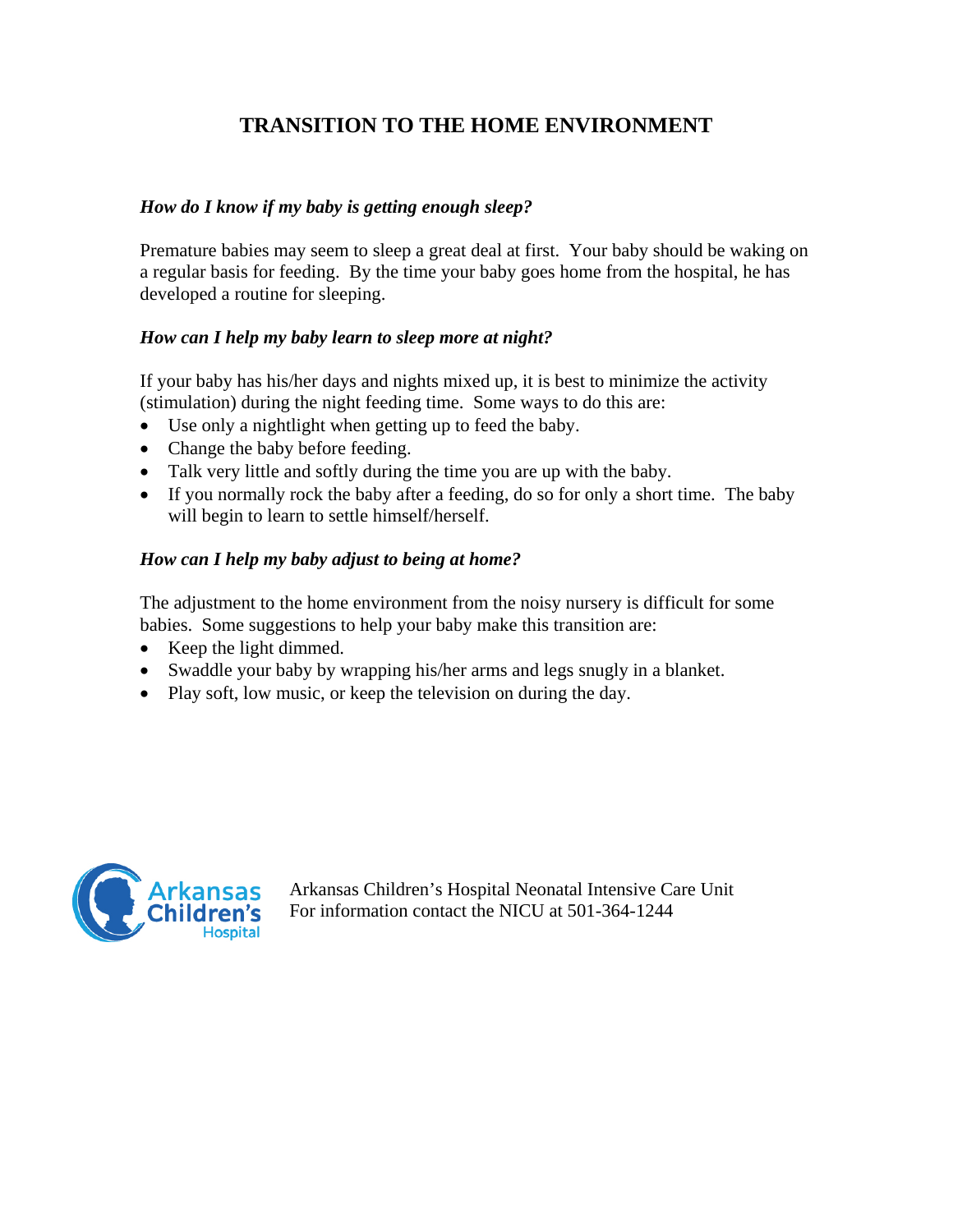# **SIGNS OF ILLNESS IN THE INFANT**

All babies get ill. This does not mean that you did something wrong! Be aware of signs that your baby is sick. Some signs that may indicate illness include:

- Your baby does not feed as well as normal. The baby may not seem hungry and may not take as much of the feeding as usual.
- Your baby vomits, with force, all or most of the feeding.
- Your baby has frequent, loose stools (more stools than usual, and watery).
- Your baby does not pass as much urine as usual (fewer wet diapers).
- Your baby cries more than usual or appears more irritable. The baby may not be calmed and comforted easily by your usual means. Your baby may refuse to sleep.
- Your baby does not seem as active as usual. He may sleep more or may be more difficult to waken.
- Your baby may have trouble breathing (breathes faster and harder, or may draw in the chest muscles with each breath, or may have noisy breathing).
- Your baby may have a fever. Contact the doctor if your baby's temperature is 100 degrees or higher, or if his temperature is less than 97 degrees.
- Your baby's skin color may appear pale, bluish, or marbled looking.
- Your baby's skin and the whites of his eyes may appear yellow.
- CALL THE DOCTOR IF your baby appears sick or starts to act differently to you. It is best to have your baby checked or to receive the advice of the doctor.
- HAVE EMERGENCY PHONE NUMBERS available.

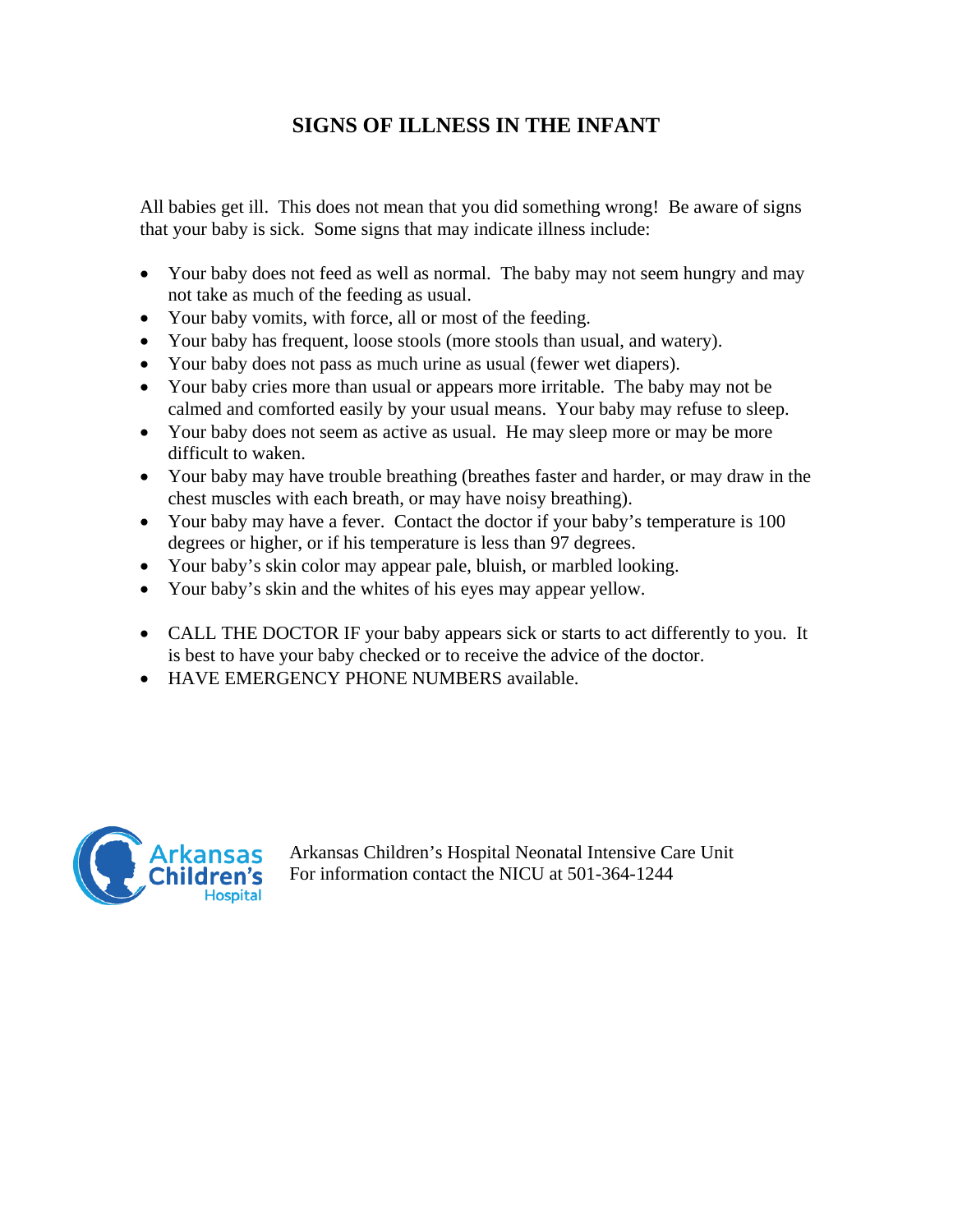## **MENTAL DEVELOPMENT**

## *How can I help the mental development of my baby?*

Mental development is helped by:

- Providing an interesting environment and toys. Let your baby explore them safely.
- Talking to your baby often. Use a lot of facial expressions
- Singing to your baby.
- Reading to your child. Start this habit at a few months of age, and continue it daily until your child reads well.

## *What do babies of different ages like to do?*

• Age DUE DATE to 1 MONTH

Baby is able to:

- Respond to sounds by blinking, crying, or startling
- Lift head for a short time when on his stomach
- Be comforted most of the time by being held or spoken to
- Follow with eyes and can see best at a distance of 8-12 inches
- Move his arms and legs
- Cry (a lot). It is the only way of telling you what he wants.

Offer your baby:

- Bright colors, contrast patterns, and shiny object
- Lots of cuddling and holding
- A change of position so that he can look at different things
- Talking and singing in a soft voice
- Gentle motion, like rocking and swaying
- Age 2-3 MONTHS

Baby is able to:

- Coo and make sounds
- Hold on to others' fingers
- Smile when spoken to
- Show some head control when held upright
- Open his hands most of the time
- Show interest in seeing different things and hearing different sounds
- May begin sleeping 5-6 hours during the night and take several naps during the day

Offer your baby:

- A pacifier to help meet the need to suck
- A massage after bath time; the baby likes your touch (continued)
	-

- The feel of soft fabric and textures on his skin
- Repetition of the sounds your baby makes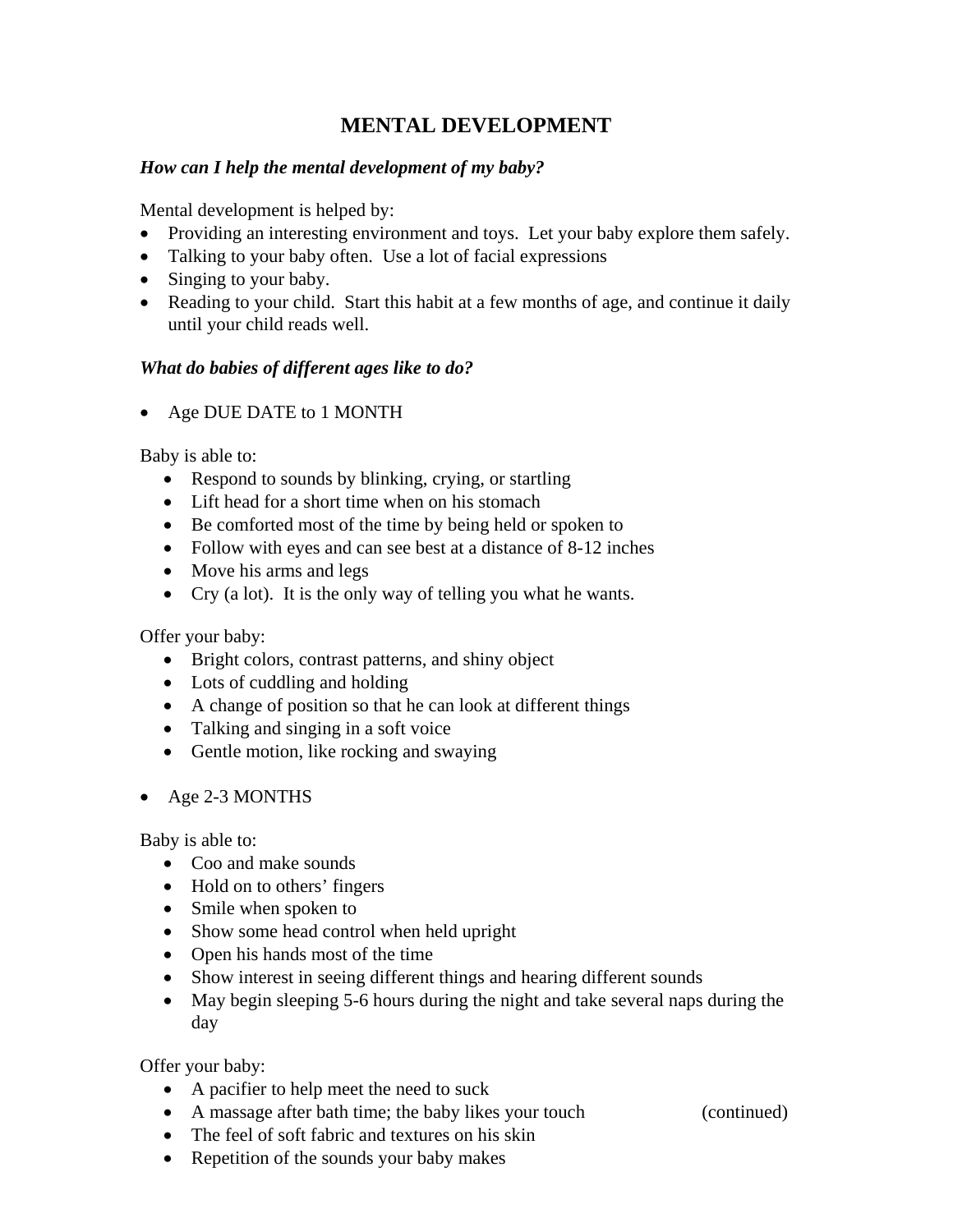- Funny faces, or just the chance to watch you open and close your mouth and eyes
- Musical toys
- Time to play on his tummy

## Age 4, 5, and 6 MONTHS

Baby is able to:

- Smile, laugh, and squeal
- Roll over from stomach to back
- Reach for and bat at objects
- Pass a toy from hand to hand
- Show signs of fear of strangers
- Recognize his own name
- Stand up if held under his arms
- Bring a toy to his mouth
- Make single sounds
- Hold his head erect, raise body on hands, arch back, and rock when on his tummy

Offer your baby:

- Your response when your baby "talks" to you
- Safe squeaky toys and rattles for him to grab or kick
- A game of pat-a-cake
- A mirror to look at himself
- "Tummy time" when awake to strengthen legs, back, and arms
- Different places to play during the day; the baby likes to see new places and things
- Toys to tee the on

## Age 7, 8, and 9 MONTHS

Baby is able to:

- Sit up alone
- Babble a lot
- Roll around
- Scoot or crawl on his tummy
- Put his toes in his mouth
- Learn to use his fingers
- Solve simple problems, such as making a bell ring
- Look at and study things for a long time

Offer your baby:

- The sounds of toys when they are dropped
- A container to put things into
- A chance to explore; the baby is curious
- Read books and point out pictures of things they see every day
- Hide a toy under a cup or cloth for the baby to find. (continued)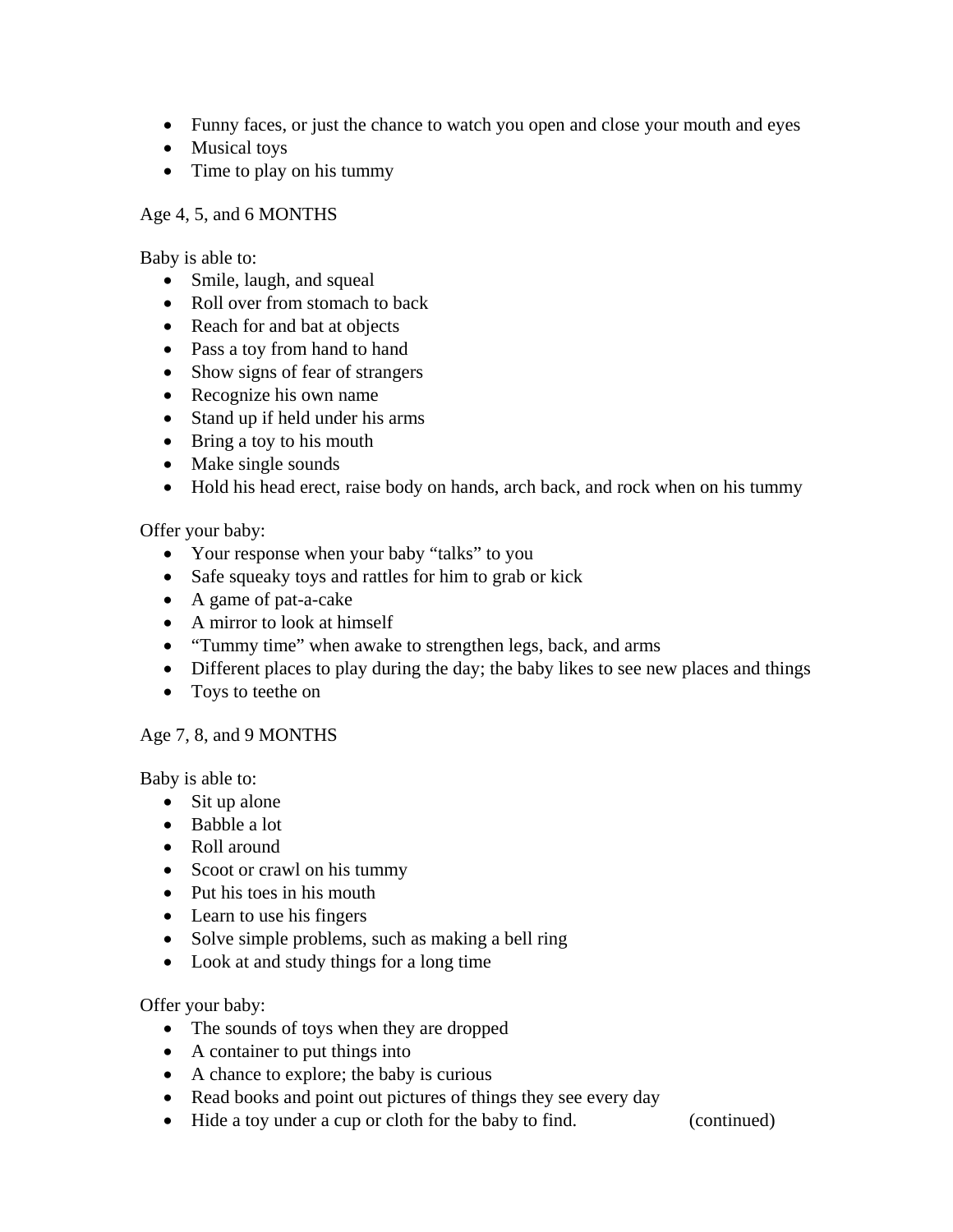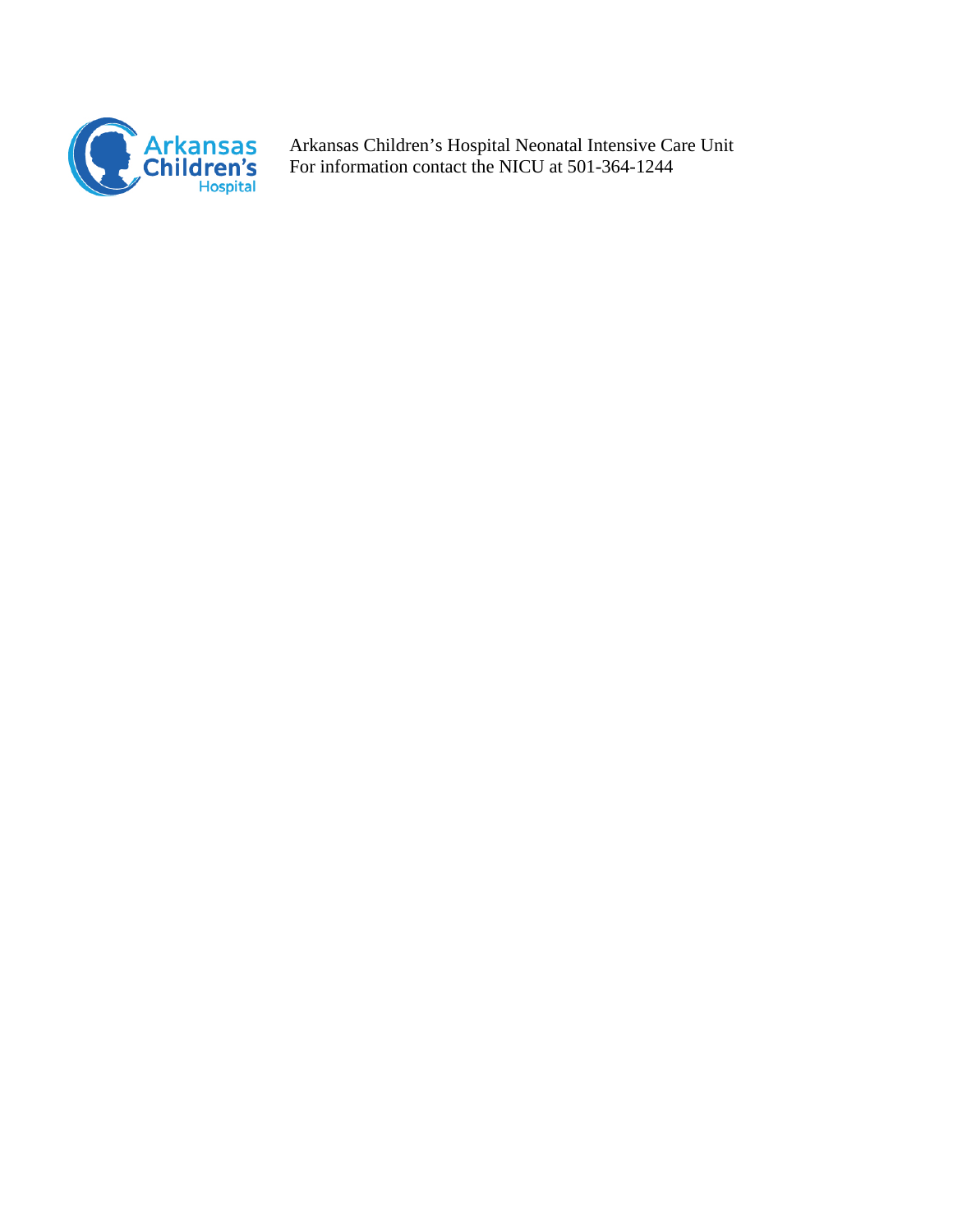## **DIAPER RASH**

Urine and stool will irritate your baby's skin if it stays on the skin. You can help prevent diaper rash if you:

- Change the diaper often
- Wash the diaper area with clean water
- Wash and pat dry the area between skin folds

If your baby gets a diaper rash, you can help by:

- Changing the diaper more often to keep the baby drier
- Avoiding plastic pants and disposable diapers with plastic liners until the rash is better
- Leaving the diaper off after each diaper change for 15-30 minutes to let the baby's bottom air dry

Your baby's doctor may suggest a special ointment or cream. Apply a thin coat to the diaper area. This may give the rash a chance to heal.

If the rash does not go away in a few days, if it spreads, becomes very red or bumpy, call your baby's doctor.

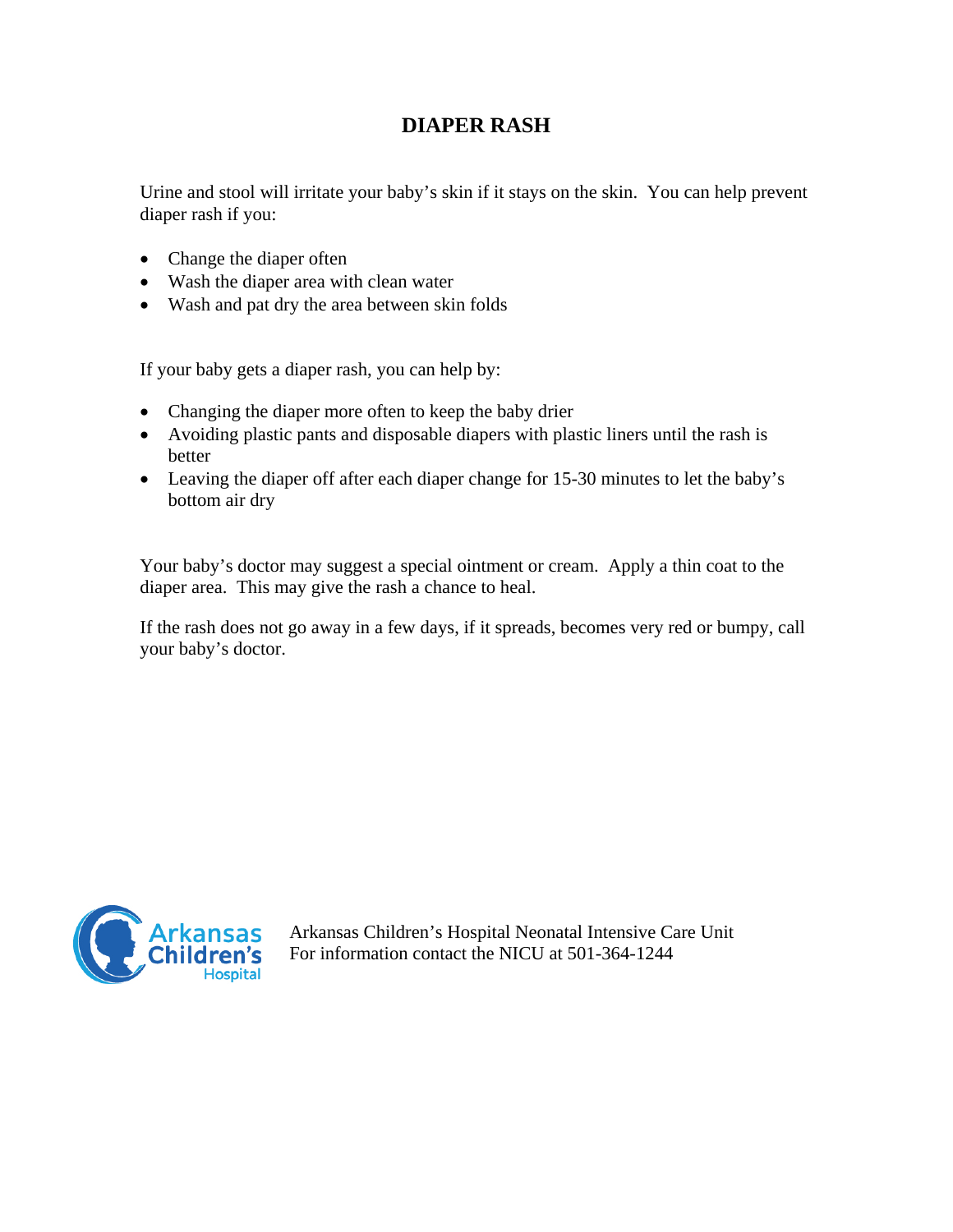# **CRYING AND YOUR BABY**

#### *Why do babies cry?*

Crying tells you what your baby needs. Your baby has different cries for different needs. Frequent causes of crying are:

- Hunger, especially if it has been over 2 hours since the baby last ate.
- Discomfort, such as a wet or dirty diaper, too tight clothing, too hot or too cold.
- Need for a position change
- Stuffy nose, preventing breathing
- A form of tension release
- Overstimulation: Some premature babies are highly irritable. They may not like a lot of activity around them or too much contact with visitors.
- Illness: If your baby's cry is suddenly stronger or seems abnormal, talk to your doctor.

Your baby will develop a trust that you will be there when he cries if you respond to all crying. This sense of trust is a necessary step in your baby's development.

## *What can I do if my baby cries frequently?*

Many premature babies will have days of frequent crying.

- Be sure your baby is not wet, hungry, or uncomfortable.
- Burp your baby every five minutes while feeding.
- Be sure your infant is not ill (fever, diarrhea, poor color).
- Swaddle your baby by wrapping his arms and legs snugly in a blanket.
- Rock your baby or place him/her securely in an infant swing.
- Hold your baby skin-to-skin on your chest.
- Walk with your baby or take him for a car ride. Make sure baby is in a car seat.
- Keep your baby's head higher than the rest of the body while feeding.
- Place a warmed rolled towel on baby's stomach or give your baby a warm bath.

Many parents find it is difficult to stay in control during a long crying episode. Try to remain calm. Call for help, especially if you fear that you might hurt the baby. It is always okay to check with your doctor with any concerns you may have.

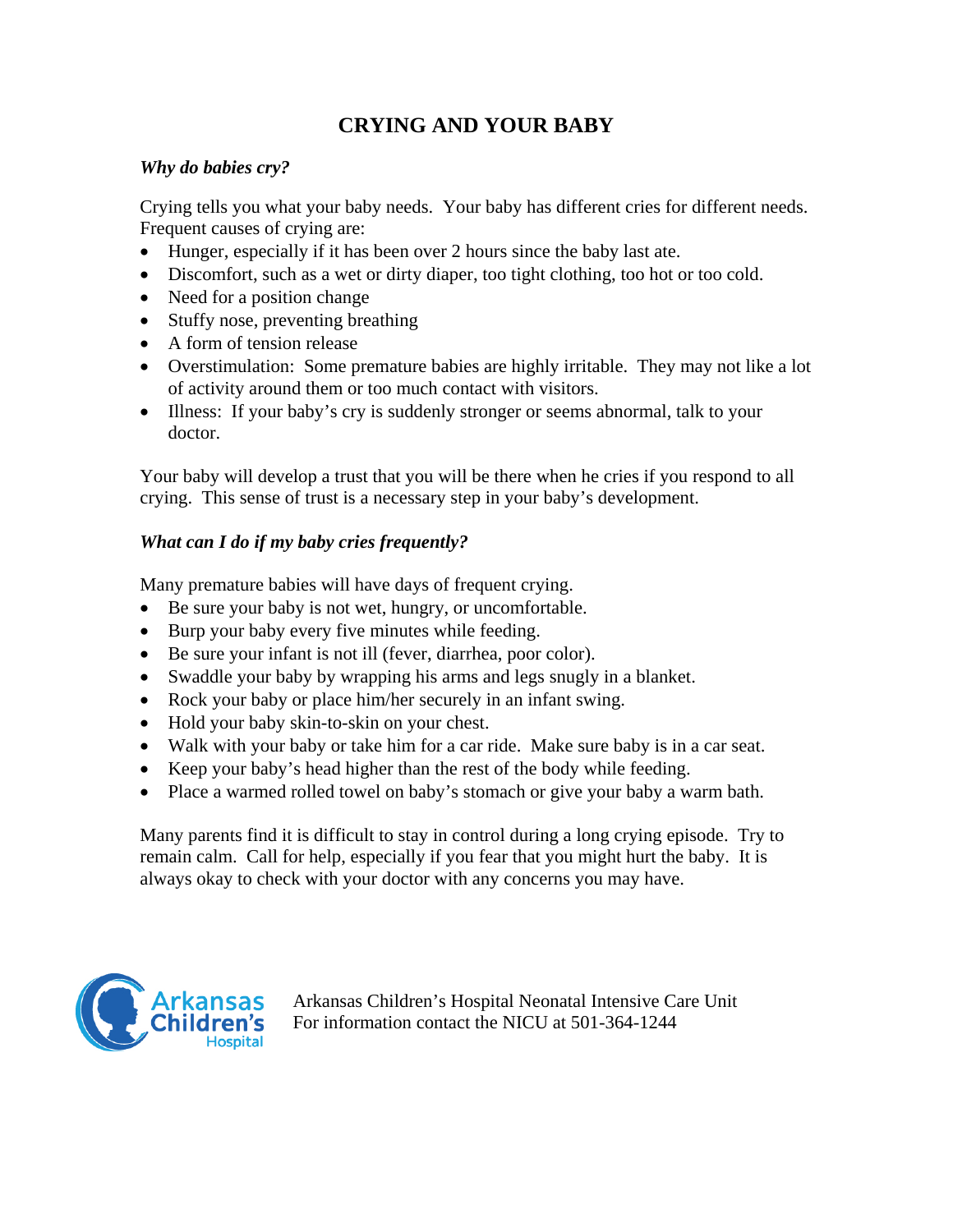## **CRIB SAFETY**

- Place your baby on his "Back to Sleep" unless instructed to do otherwise by your doctor.
- Avoid thick, heavy blankets in the crib.
- The mattress should be the same size as the crib so there are no gaps to catch arms and legs.
- Use bumper pads around the entire crib until the baby begins to stand; then remove the pads.
- No pillows or toys should be left in the crib while the baby is sleeping until the baby is older than 6 months adjusted age.
- Never leave crib rails down when the baby is in the crib.
- Begin to lower the crib mattress before the baby can sit unassisted. Have the crib at it's lowest point before the baby can stand.

## **SMOKING**

- **Not smoking** in the house, car, or anywhere around the baby **is best.**
- Never smoke while holding your baby.
- Do not smoke in a closed car with the windows up.
- Do not expose your baby to other types of fumes, such as fireplace smoke or paint fumes.

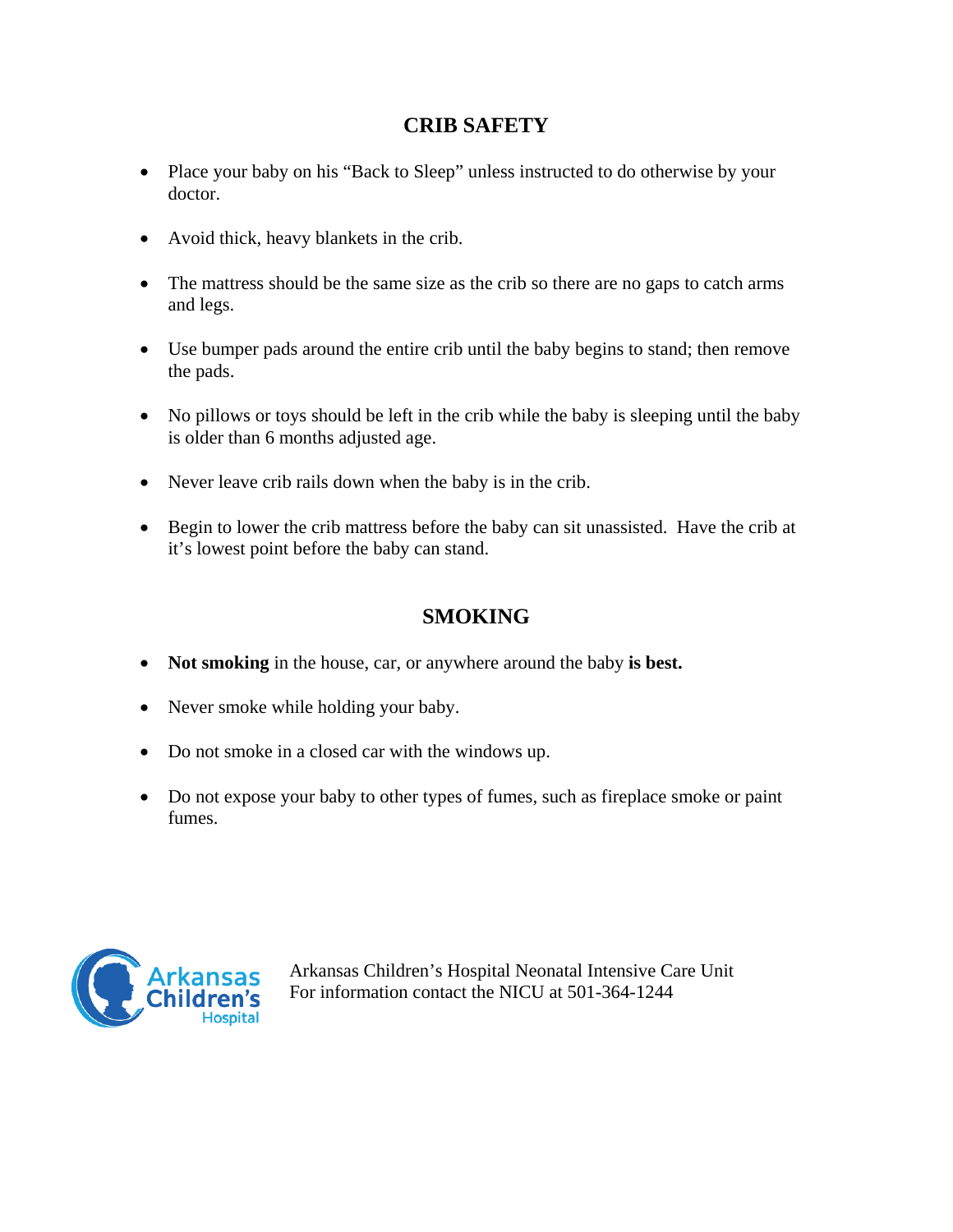# **CIRCUMCISION**

## Care of the Circumcised Boy

- Rinse the circumcision area at each diaper change by squeezing warm water over the tip of the penis.
- You may use petroleum jelly on the tip of the penis with each diaper change for 24- 48 hours after circumcision. This is not necessary, but may prevent the circumcision site from sticking to the diaper.
- There should be no bleeding. The head of the penis may show signs of irritation and appear whitish or yellowish as it heals.
- Call the doctor if the penis becomes red or swollen or if your baby does not pass urine for longer than 8 hours.

## Care of the Uncircumcised Boy

- Wash and rinse your baby's genitals (private parts) daily.
- Do not pull back the foreskin (the skin covering the tip of the penis) in an infant. Forcing the skin back may cause pain, bleeding, and possibly scar tissue. The natural separation of the foreskin from the tip of the penis may take several years. When the boy is older, he can learn to pull back the foreskin and clean under it on a daily basis.

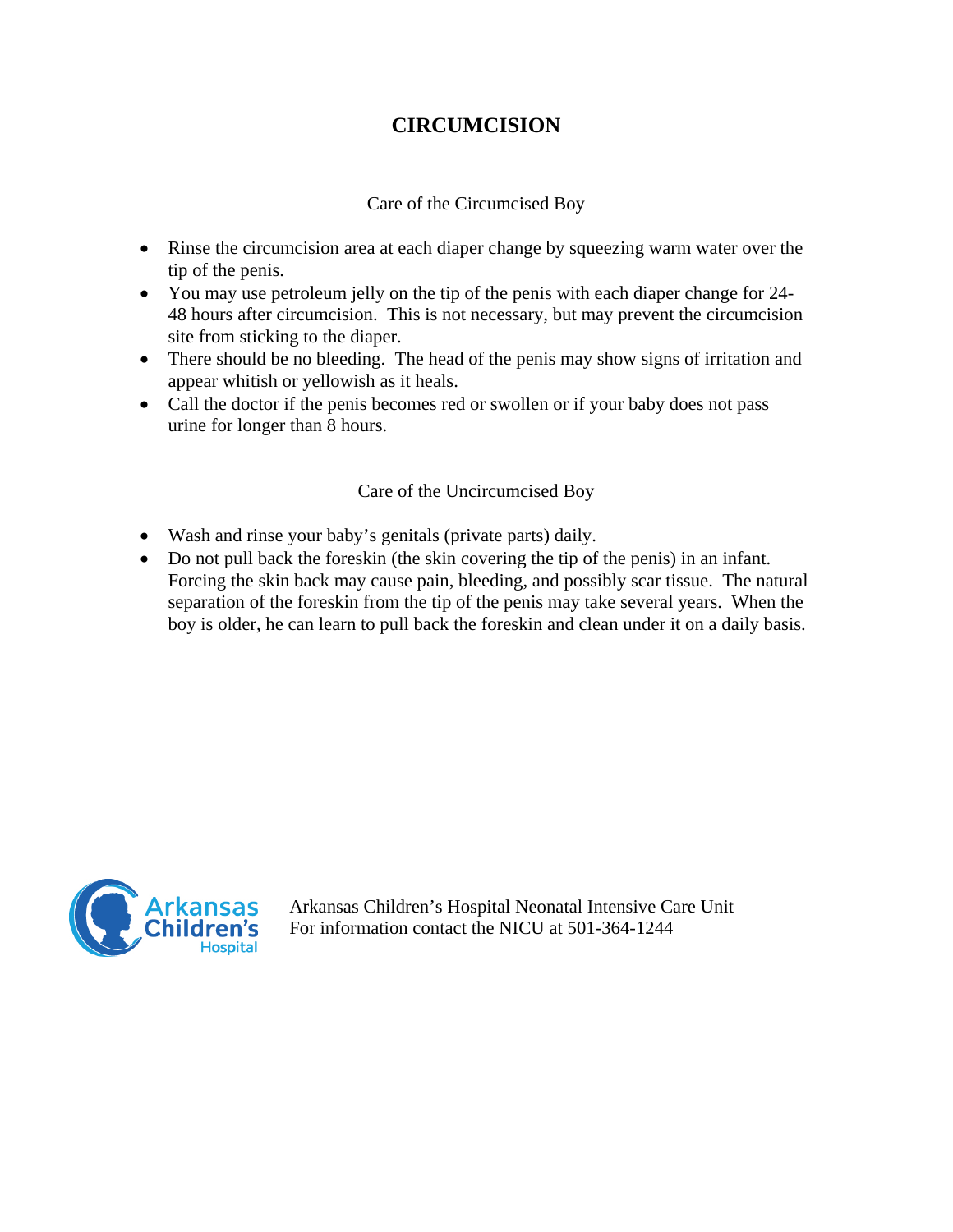# **CAR SEAT SAFETY**

- Never leave your baby unattended in a car safety seat.
- Your infant should face the back of the car until he weighs at least 20 pounds and is older than 1 year adjusted age.
- Never place the car seat in the front passenger seat. The center of the back seat is the safest place for the seat. If possible, an adult should be seated next to the car seat to watch the baby.
- Keep windows closed and doors locked next to your baby while driving.
- Check the upholstery and belt buckles before placing your infant in the car seat. Your baby can be uncomfortable or suffer burns if the car seat has been in the sun or in a hot car for too long.
- Place your baby in the car seat with buttocks and back flat against the back of the car safety seat. Blanket rolls may be placed on each side of the baby to support the head and neck. A small rolled diaper or blanket may be placed between the crotch strap and the infant to reduce slouching.
- Place shoulder straps in the lowest slots until the infant's shoulders are above the slots. The harness must be snug. The car seat's retainer clip should be at the midpoint of the baby's chest—not on the belly or in the neck area.
- If the vehicle seat slopes so that the baby's head flops forward, recline the car seat back at a 45-degree tilt. A firm cloth roll or newspaper can be put under the car seat below the baby's feet to make this angle.
- Limit travel for infants at risk for lung problems. Infants sent home on apnea monitors should have portable monitors during travel, and power should last twice the expected travel time.
- Portable medical equipment such as monitors and oxygen tanks should be secured or wedged in the floor under the seat.

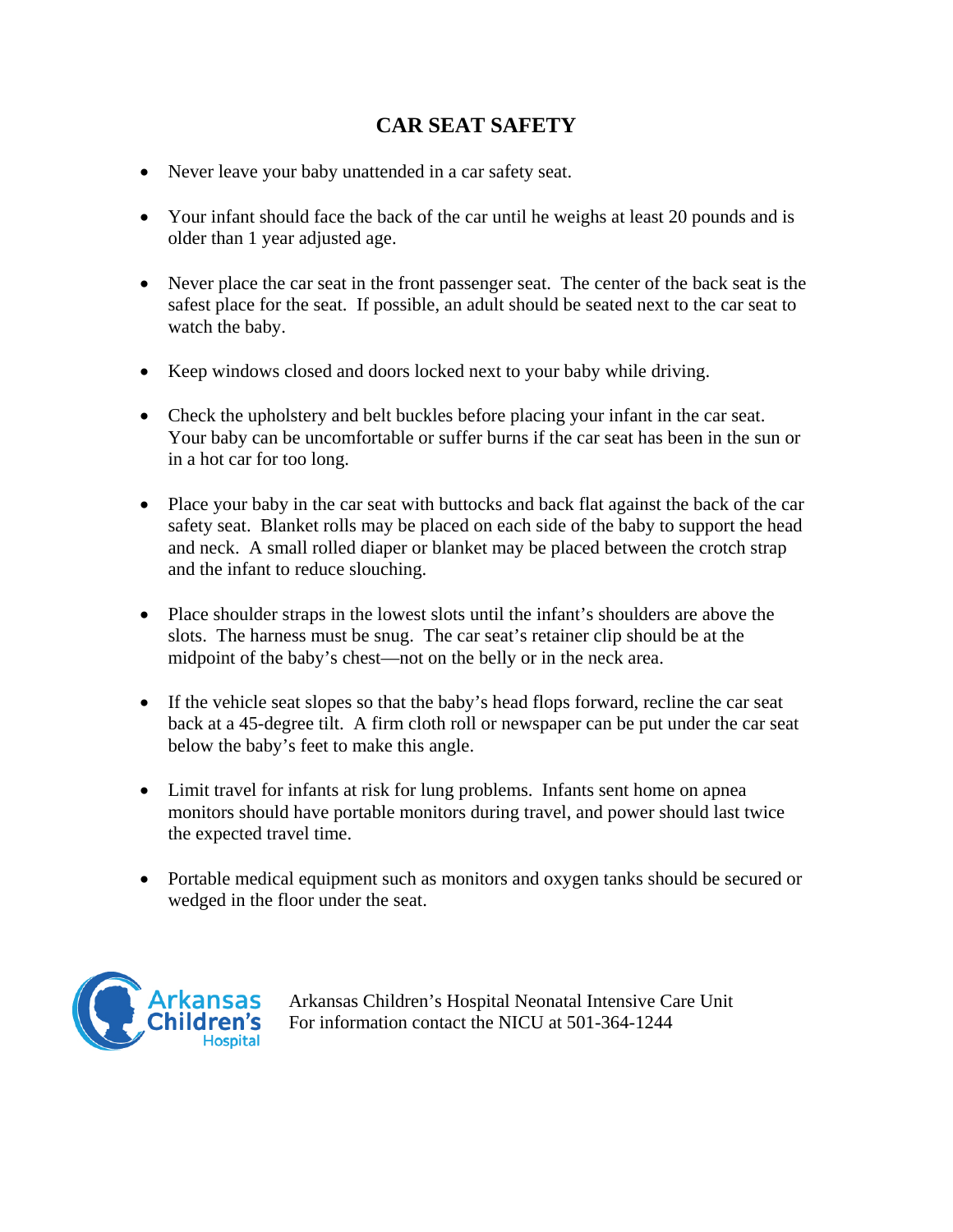## **BULB SYRINGE**

A bulb syringe is used to clean your baby's nose and mouth of formula or mucus. You may use it when your baby spits up, has a stuffy nose, or sneezes. We suggest you keep a bulb syringe close to your baby, especially during feedings.

Using the bulb syringe:

- Squeeze the bulb until it is collapsed. Place it in one nostril and quickly release the bulb. This will bring the formula or mucus into the bulb.
- Remove the bulb syringe from the nose and squeeze the bulb quickly into a tissue to get rid of this material. Repeat for the other nostril (and mouth, if necessary)

Cleaning the bulb syringe:

Clean the bulb syringe daily with hot soapy water and rinse in hot water. Clean the inside of the bulb by squeezing the bulb while the tip is in the soapy water. Repeat the procedure with clean hot water.

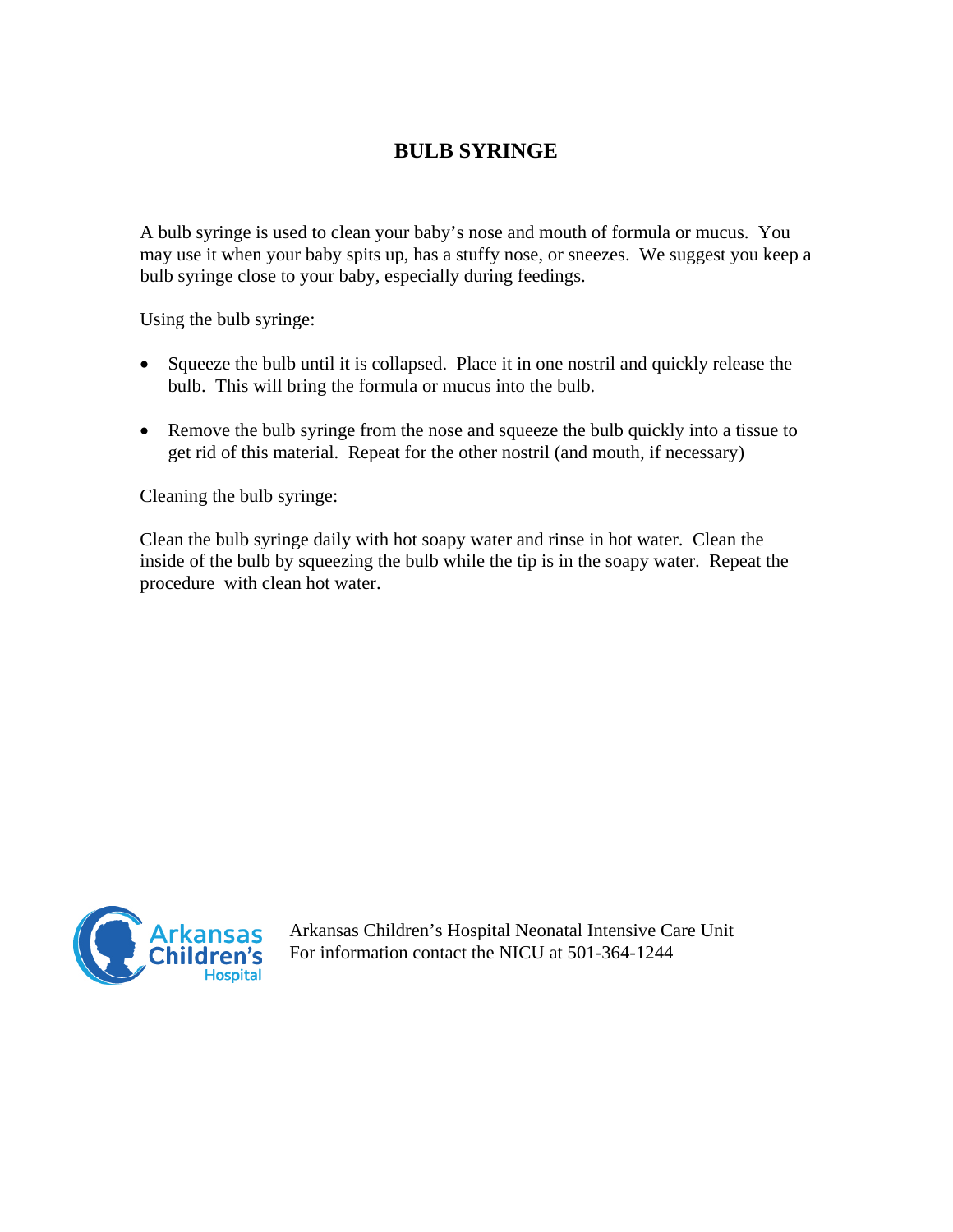# **BATHING THE BABY**

#### **When to Bathe the Baby**

- Your baby does not need a bath every day, but you do need to keep the diaper area and skin folds clean. A bath 2-3 times per week should be enough, as a baby's skin can dry out quickly if bathed too often.
- Wash your baby's face every day with a clean wash cloth and warm water. Wash the folds under his chin where milk may collect. Most babies do not like to have their faces washed and will wiggle and squirm. It helps to wash one side of the face at a time, trying not to completely cover the face all at once.
- Your baby may cry and act startled when placed in water for his bath. Premature babies who startle easily seem to fuss more when their clothes are removed and they are placed in water. This will improve as the baby gets older.
- Bathe your baby anytime that is best for you. Before feedings is usually a good time, since most babies fall asleep shortly after eating. If your baby is a poor feeder, you may want to bathe him between his feedings.

## **Things to Remember When Bathing Your Baby**

- Always check the temperature of the water, and use a mild soap.
- Never leave your baby alone to get supplies or to answer the phone or door. Never leave your baby with a young child.
- Babies do not need lotion, oil, cream, or powder on their skin. Often these products can cause rashes. Use only small amounts on problem areas. Avoid powders completely, as they can get into your baby's airways and cause breathing difficulties.
- Some babies have "cradle cap" (flaky scalp, especially over the soft spot on the head). Use a soft toothbrush to clean the scalp. Brush the scalp daily with a baby brush.
- The circumcision should be healed before a tub bath is given.
- Sponge baths should be given until the umbilical cord falls off.
- When sponge bathing, keep the areas of the body not being bathed covered with a towel to prevent heat loss.

## **TUB BATHING**

- Before starting the bath, gather everything you will need.
- The bath can be given in a washbowl, dishpan, kitchen sink, or baby tub placed on a table. It is more comfortable if you and your baby are on the same level.
- Water should be comfortably warm, not too hot or cold. Test the water with your elbow or wrist.
- Put a couple of inches of water in the tub until you get used to handling your baby. A tub is less slippery if you line it with a towel or diaper.
- Hold your baby so that his head is supported on your wrist and the fingers of the same hand hold him in the armpit. (continued)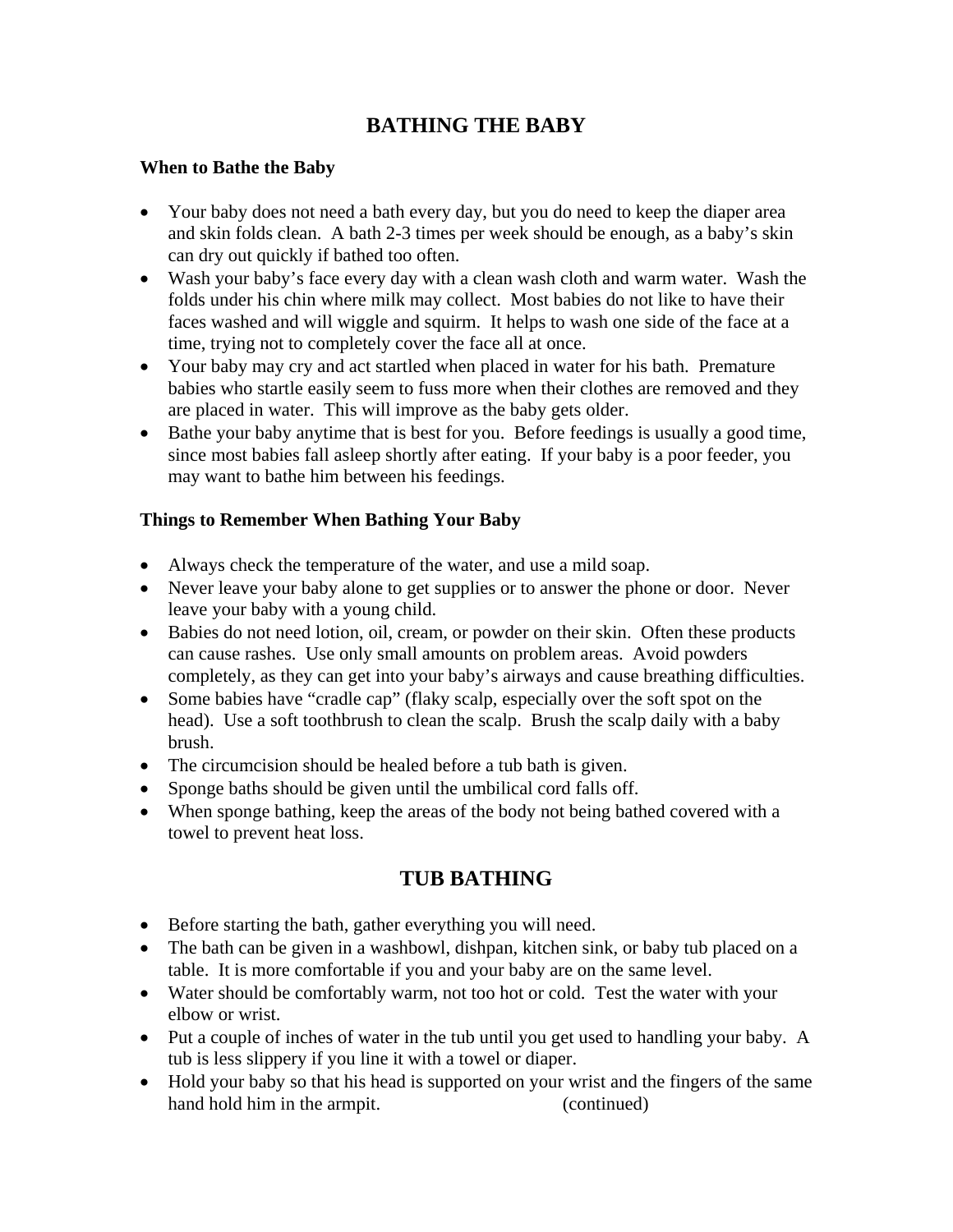- First wash the baby's face with a washcloth without soap.
- Soap the baby's body, arms, and legs using the washcloth or your hand.
- Last, wash the baby's head. Rinse the head thoroughly to remove soap, being careful not to get soap in the baby's eyes.
- Rinse all soap off the skin.
- If you are afraid of dropping the baby, soap him on your lap or on the table and then rinse the baby in the tub.
- Use a towel to pat the baby dry.
- Wash only the outer ear. Do not wash the inside of the ear. Wax is formed in the ear to protect and clean it.
- **Do not** clean nostrils or ear canals with cotton tipped swabs.

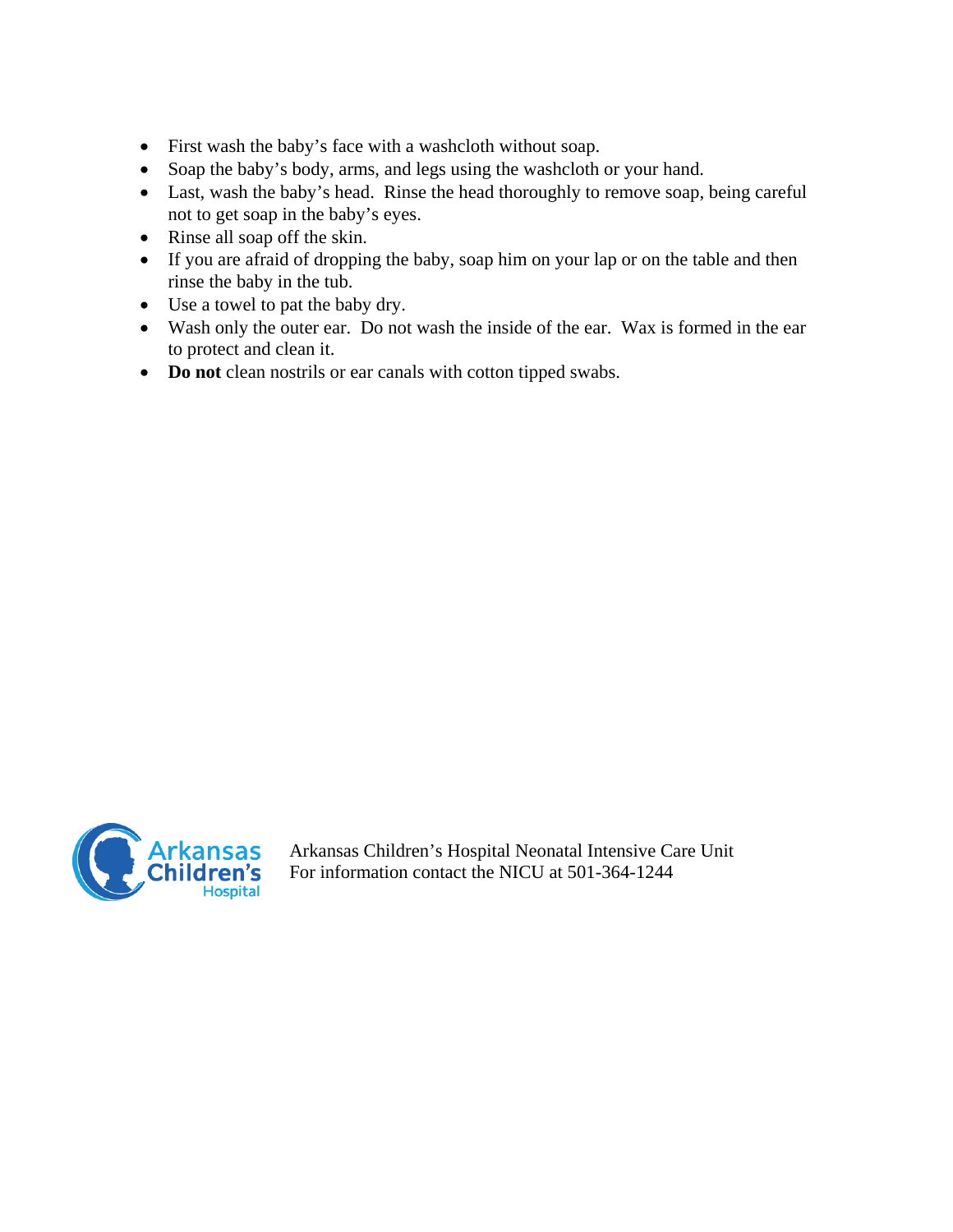# **BABY SAFETY: GENERAL**

- Do not pour hot liquids when holding the baby or when the baby is close by. Do not cook or stand over a hot stove while holding your baby.
- Do not heat baby bottles in the microwave. The formula may become too hot and burn the baby, even though the bottle feels cool. Also, steam can form inside the bottle and cause it to explode.
- Never prop your baby's bottle due to the danger of choking.
- Use store-bought pacifiers only. Do not make pacifiers from nipples and rings.
- Do not hang pacifiers around your baby's neck.
- Always use safety straps on infant seats, high chairs, strollers, swings, and infant carriers.
- Do not leave your baby unattended on a bed, chair, or counter top.
- Place all curtain cords up out of your baby's reach—especially on windows close to the crib.
- Do not leave your baby in direct sunlight. The use of sunscreens is not recommended for babies less than 6 months of age.
- Do not leave your baby unattended in a parked car for even a brief time.
- Never place your baby on a bean bag or water bed to sleep.
- Be careful when walking with the baby in your arms. Avoid rugs or mats on slippery floors.
- Children under age 13 should not be left alone with the baby.